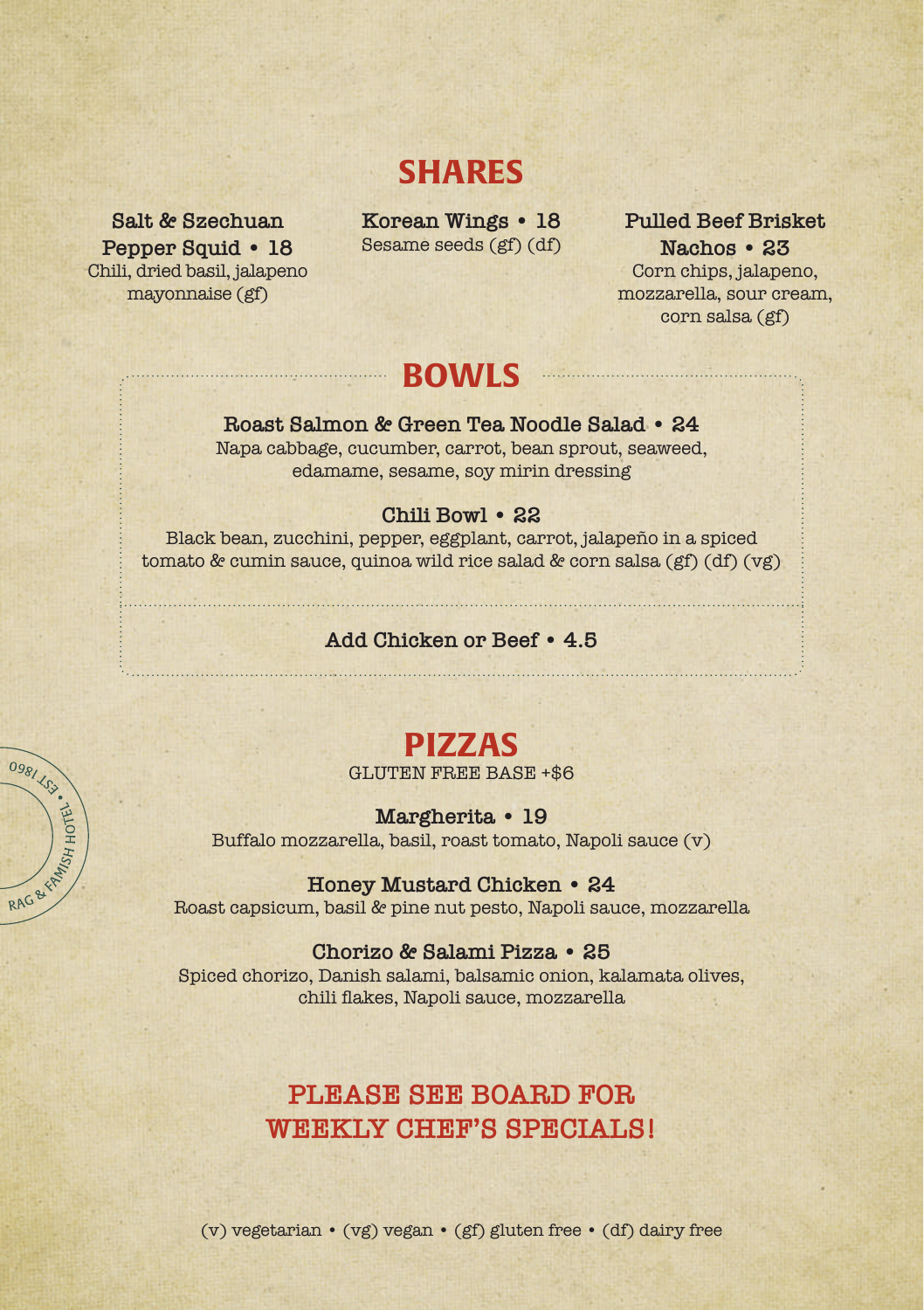# **STEAK**

**250g Grain Fed Rump, Riverina NSW • 28** Chips, salad, sauce

Choice of Sauces: Mushroom, Pepper, Jus (gf), Gravy

# **RAG FAVOURITES**

**Beef & Guinness Pie • 22** Mash, peas, gravy

**Chicken, Leek & Mushroom Pie • 20** Mash, peas, gravy

> **Chicken Schnitzel • 25** Chips, salad, choice of sauce

**Chicken Parmigiana • 26** Ham, napolitana, mozzarella, chips, salad

#### **Beef Burger • 23**

Angus beef patty, lettuce, tomato, bacon jam, cheese, mustard, pickle, ketchup, chips

## **Chicken Burger • 22**

Southern fried or grilled chicken, jalapeno mayonnaise,lemon slaw, cheese, pickle, chips

**Beer Battered Fish & Chips • 24** w Tartare Sauce

**0000 - 1310** 

**PROPRIMISH** 

# **SIDES**

## **Green House Salad • 10** Leaves, raw vegetables, honey balsamic (gf) (df)

**Chips • 10** Rosemary salt, confit garlic mayonnaise (df)

# **TO FINISH**

**Sticky Date Pudding • 12** Butterscotch, vanilla ice cream

**Coffee Crème Brulée • 12** Chocolate cream, shaved hazelnut (gf)

**Cheese Board • 28**

Cheese assortment, dried fruits, nuts, lavosh, honeycomb

(v) vegetarian • (vg) vegan • (gf) gluten free • (df) dairy free